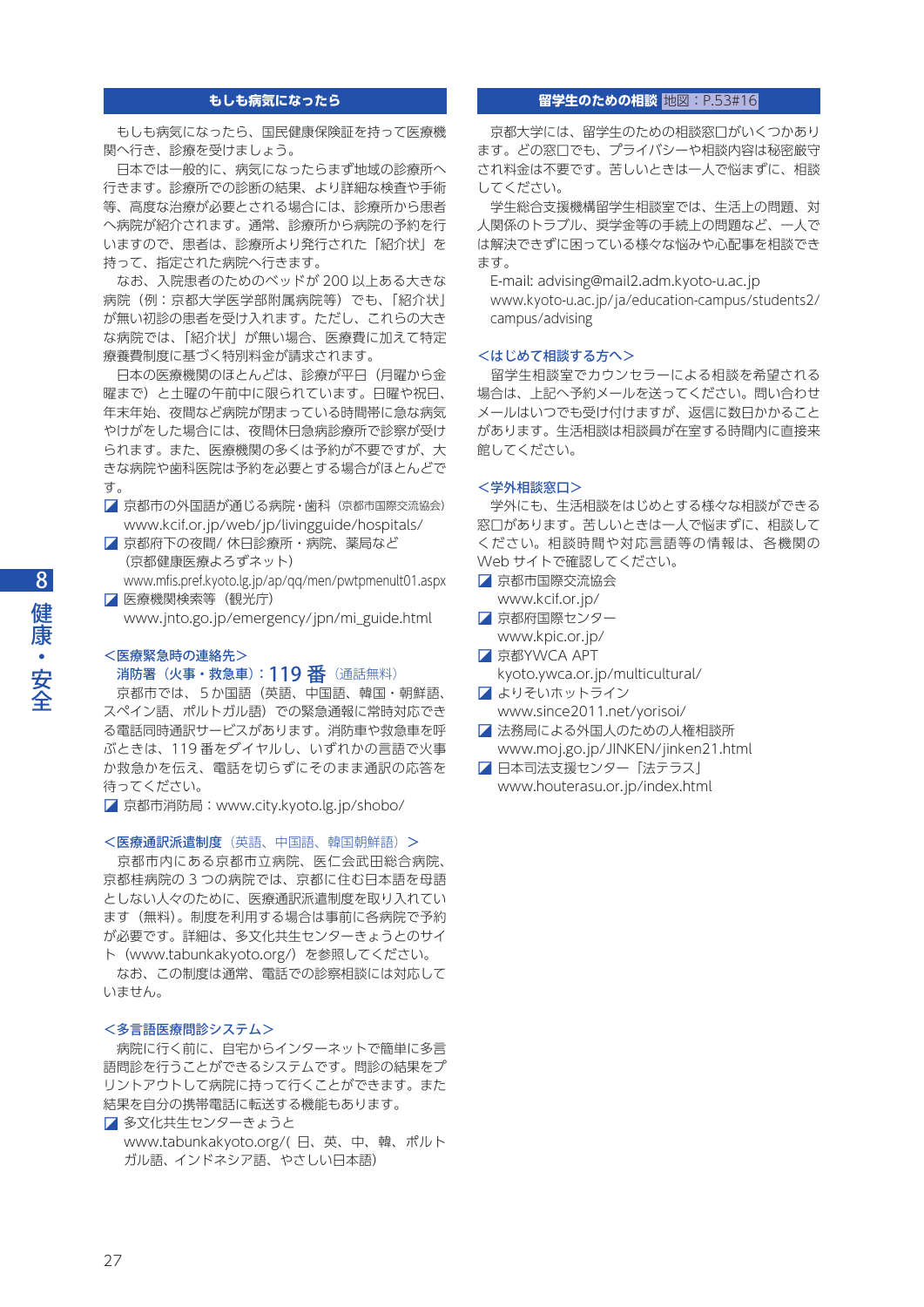# **In Case of Illness**

If you are unwell and visit a medical care provider for treatment, be sure to take your health insurance card with you.

It is very common in Japan that patients visit their local doctor's office or clinic to receive an initial consultation. If patients need advanced treatment, such as a specialized examination or operation, the local doctor will recommend that patients go to a hospital. After making an appointment with the hospital through their local doctor, they will then go to the hospital with a referral letter issued by their local doctor.

 Large-scale hospitals which have more than 200 beds for hospitalized patients (e.g. Kyoto University Hospital) also accept patients without the referral letter and/or appointments. Be aware, however, that an additional fee is charged for patients without the referral letter and that there can be a long waiting time for consultation without an appointment.

 Office hours for most medical care providers in Japan are limited to weekdays and Saturday mornings. Designated hospitals provide medical treatments at night and on Sundays and national holidays. Many Japanese medical care providers do not require appointments (although large-scale hospitals and dental clinics usually do).

- Hospitals and Dental Clinics with Foreign Language Interpretation Services (Kyoto City Foundation) www.kcif.or.jp/web/en/livingguide/hospitals/
- $\nabla$  "Hospitals and clinics open at night and holidays in Kyoto Prefecture", etc. (Kyoto Kenko Iryo Yorozu Netto) www.mfis.pref.kyoto.lg.jp/ap/qq/men/pwtpmenult01.aspx
- ◪ "List of Medical Institutions Accepting Foreign Tourists Visiting Japan", "Guide for Using Medical Institutions", etc. (Japan Tourism Agency) www.jnto.go.jp/emergency/eng/mi\_guide.html

#### <Medical Emergency Call>

#### Fire Department & Ambulance: 119 (24hrs Toll Free) In Kyoto City, non-Japanese speakers can call emergency services in Chinese, English, Korean, Portuguese, or Spanish. If you need to call an ambulance or the fire department, dial 119, and tell the operator either "fire" or "emergency" in any of the above languages. You should then hold the line until an

interpreter answers. ◪ Kyoto City Fire Department: www.city.kyoto.lg.jp/shobo/

# <Medical Interpreter Dispatch System (En, Cn, Ko)>

A free medical interpreter dispatch system for non-Japanese speakers who live in Kyoto is available at three designated hospitals in Kyoto City: Kyoto City Hospital, Ijinkai Takeda Hospital, and Kyoto Katsura Hospital. To make use of the system, appointments must be made at each hospital in advance. For details including available languages and times of service, please refer to the Center for Multicultural Society Kyoto website (tabunka-en.jimdofree.com/english/). In general, the medical interpretation service is not available over the telephone.

#### <Multilingual Medical Questionnaire System>

You can take a medical interview in the selected language Online before going to a hospital. Print the results and take them to a hospital or scans the image of QR code to display on user's cell phone. (Available in Ja, En, Zh, Ko, Pt, Id, Easy Japanese). Mutual translation is available among these seven languages.

■ The Center for Multicultural Society Kyoto sites.google.com/site/tabunkam3/home

#### **Consultation for International Students** MAP: P.53#16

There are several advisory services for international students at Kyoto University. All are confidential and free of charge. When in trouble, students are advised to ask for help instead of worrying about their problems alone.

 At the International Student Advising Room of the Agency for Student Support and Disability Resources, students can seek counseling on their problems and worries they cannot handle by themselves such as various matters about their life in Japan, interpersonal issues, or procedures to receive scholarships.

E-mail: advising@mail2.adm.kyoto-u.ac.jp

u.kyoto-u.jp/intladvising

#### <To make your first appointment>

Send a reservation request by E-mail to the E-mail address stated above if you wish to consult with an International Student Advising Room counselor. Inquiries by E-mail are accepted at any time, however it may take a few days for them to be processed. Please visit the Advising Room during counselors' office hours if you wish to consult with a counselor.

# <Off Campus Advising Services>

There are also off-campus advising services available. Please refer to the following websites for their hours of operation and languages available for consultation.

- ◪ Kyoto City International Foundation
- www.kcif.or.jp/en **□ Kyoto Prefectural International Center**
- www.kpic.or.jp/english.html
- **Z** Kyoto YWCA APT
- kyoto.ywca.or.jp/en/helpline/
- ◪ Yorisoi Hotline
- www.since2011.net/yorisoi/en/
- ◪ Legal Affairs Bureau "Human Rights Counseling Offices for Foreigners"
- www.moj.go.jp/ENGLISH/information/hrcf-01.html ◪ Japan Legal Support Center www.houterasu.or.jp/en/index.html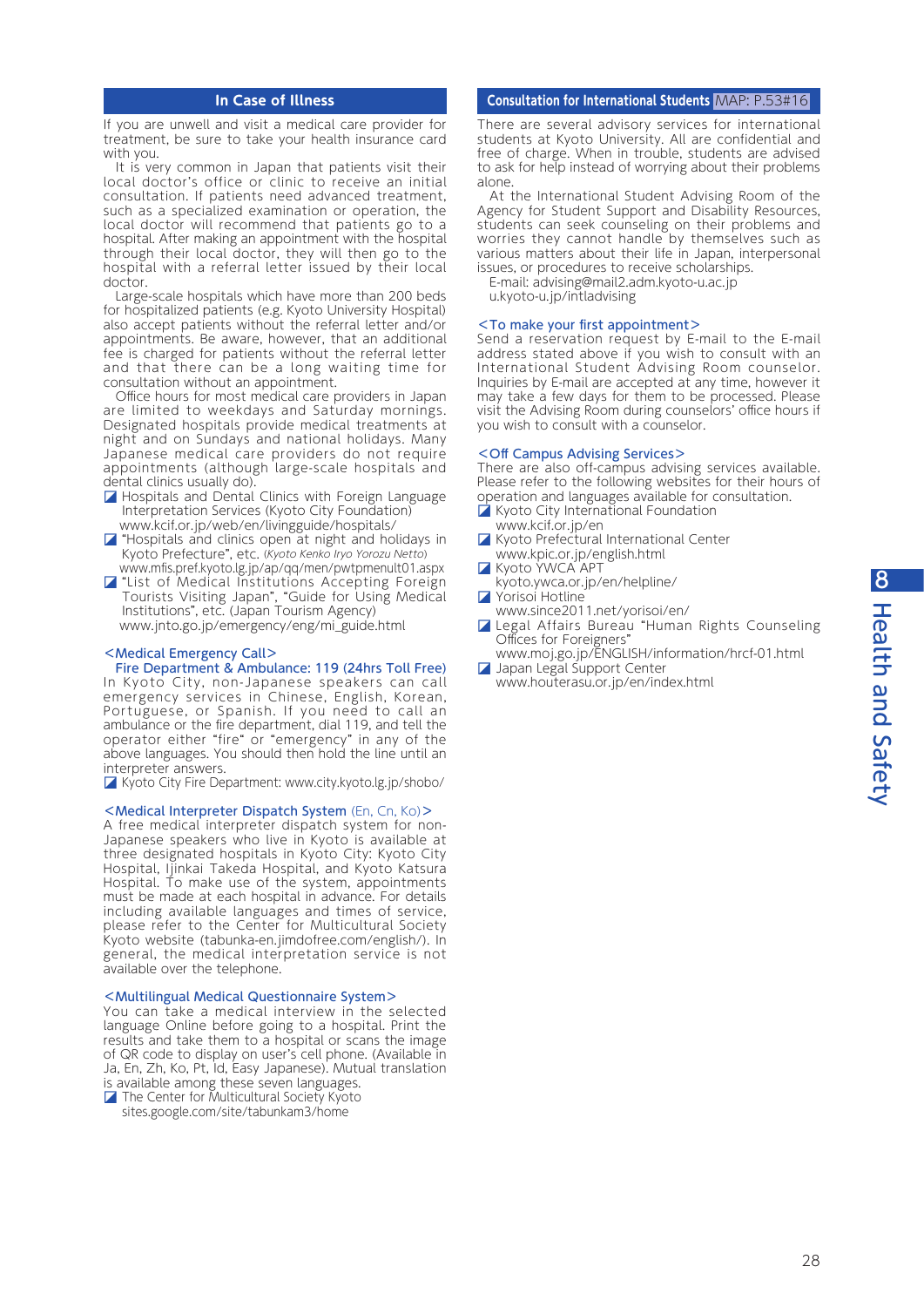# **各種保険について**

 交通事故などによる怪我の治療や、他人に怪我を負わせ た場合、器物を破損した場合の損害賠償などは、国民健康 保険(P.7 参照)が適用されません。不測の事態に備え、 下記を参考に、保険に加入してください。

#### <自分の病気・けが>

#### • 学生教育研究災害傷害保険(原則入学時に全員加入)

正課中、学校行事中、課外活動(クラブ活動)中、通学 中、大学施設等相互間の移動中等の不慮の事故により被る 傷害を補償します。

問合せ先:厚生課厚生掛。 (地図:P.53#16)

# ・学生総合共済(任意)

 学生本人の病気やケガを 24 時間、学内外・国内・海外 を問わず保障します。申込先は京都大学生協。

#### <他人・対物への補償>

 京都大学に在籍している留学生は京都大学生活協同組合 の学生賠償責任保険に加入していれば、自転車保険に別途 加入する必要はありません (P.35 参照)。

## • 学生賠償責任保険(原則入学時に全員加入)

 学内・学外、国内海外において他人にケガをさせたり、 他人の持ち物を傷つけたりした場合の賠償事故を保障しま す。申込先は京都大学生協。

# <住宅に関する補償>

# • 学生賠償責任保険(一人暮らし特約、任意)

 一人暮らしする学生の借家人賠償責任保障と火災・盗難 等による家財の損害を保障します。申込先は京都大学生協。 「一人暮らし特約」のみの加入はできません。

#### **防犯**

| <緊急連絡先(通話無料:24 時間対応)> |      |
|-----------------------|------|
| 警察(盗難・犯罪)             | 110番 |
| 消防署(火事・救急車)           | 119番 |

 緊急電話へ連絡するときには「いつ、どこで、何が起き たのか」をできるだけ正確に伝え、あなたの名前と電話番 号を言います。消防署 119 番に通報するときは、「火事」 か「救急」かも伝えましょう。

 なお、京都市では電話同時通訳サービスを用いて、英語、 中国語、韓国・朝鮮語、スペイン語、ポルトガル語でも対 応が可能です。通訳が対応するまで電話を切らずに待って ください。

# <外出・就寝時の心得>

・戸締り、電気、ガス、火の元(アイロン、台所のコンロ、 暖房器具)、水回りなどを確実に点検する。

#### <盗難・紛失>

- ・盗難にあったら、110 番(警察)に通報する。
- ・預金通帳やキャッシュカード、クレジットカードなどを 紛失したり盗まれたときは、発行した金融機関にすぐに 支払停止を申請する。また警察にも届け出る。
- ・警察では、遺失届・盗難届証明書を発行します。この証 明書は在留カードやパスポートの再発行手続の際等に必 要となる場合があります。

#### <交通事故>

- ・小さな事故でも、すぐに 110 番(警察)に連絡する。
- ・負傷者がいるときは、119 番(消防署)に電話して救 急車を呼び病院へ運ぶ。
- ・外傷がなくても、後日に後遺症がでることもあるので、 必ず病院で診察を受ける。
- ・事故の相手の名前・住所・電話番号・年齢・運転免許証 番号・自動車の車両番号・加入している保険会社・保険 内容を確認する。
- ・目撃者がいる場合は、その人の名前・住所・電話番号も 聞く。
- 京都府交通事故相談所 (日本語のみ) TEL:075-414-4274 www.pref.kyoto.jp/kotsujikosodan/

# **防災**

#### <地震・台風等の自然災害への防災対策>

- ・避難時の通路には荷物を置かない。
- ・家具は睡眠中に頭に物が落ちてこないように配置し、転 倒防止のために固定する。
- ・非常時のための食料品、飲料水、携帯ラジオ、懐中電灯、 ろうそく、マッチ、救急医薬品等を準備しておく。
- ・居住地の指定された避難場所を事前に確認しておく (P.31 参照)。家族と共に日本で生活している場合は、 はぐれたときの集合場所を決めておく。小学校の運動場 などが避難場所によく使われている(P.31 参照)。

# <緊急速報について>

- ・緊急地震速報
- ・津波・気象(大雨、暴風、大雪など)に関する特別警報
- ・災害・避難情報
- ・J アラート(全国瞬時警報システム)

上記の緊急時にはテレビ・ラジオで警報が流れ、携帯電話 (au, docomo, Softbank, Y!mobile のみ対応※)にア ラームとともに緊急速報メールが配信されます。※au, docomo, Softbank, Y!mobile以外の携帯の方は「Yahoo! 防災速報」などの防災アプリ(日本語のみ)や観光庁が提 供している「外国人旅行者向け災害時情報提供アプリ "Safetytips"」をご利用ください。

 緊急速報が流れたら、行政からの指示に従って落ち着い て行動してください。各速報は日本語のみで記載されてい ることが多いため、適宜翻訳アプリ(例:Google翻訳・ Microsoft翻訳)等活用されることをお薦めします。不明 な点は周囲の人に尋ね、必ず内容を確認するようにして下 さい。また、日頃から居住地域や通勤・通学先の避難場所、 避難経路を確認しておくようにしましょう。

# <被災したら>

- ・すぐにガスなどの火元を消す。
- ・ラジオやテレビから正しい情報を入手する。大阪・京都・ 神戸など関西の主な都市では、外国語ラジオ放送 FMCocolo (76.5MHz) で、災害が起きたときの緊急 放送などを聞くことができます(アジアの言語を中心に 17 カ国語)。
- ・「徒歩で、荷物を最小限にして」避難する。
- ・地震などの大規模災害などによりたくさんの家が壊れた り、電気・ガス・水道が使えなくなると、多くの人々が 避難できる避難場所(避難所)が各地に開設されます。 避難場所では、食べ物や飲み物の無料配布や情報の提供 などの様々な支援を受けることができます。
- ・自宅へ戻れない場合は、自国の在日大使館(領事館)と 所属の学部・研究科等に連絡し、大学、大使館(領事館) の援助や家族からの問い合せに備えましょう。
- **▲ 防災に関するリンク集→ P.31**
- ▲ 緊急時連絡フロー図/緊急連絡シート→ P.56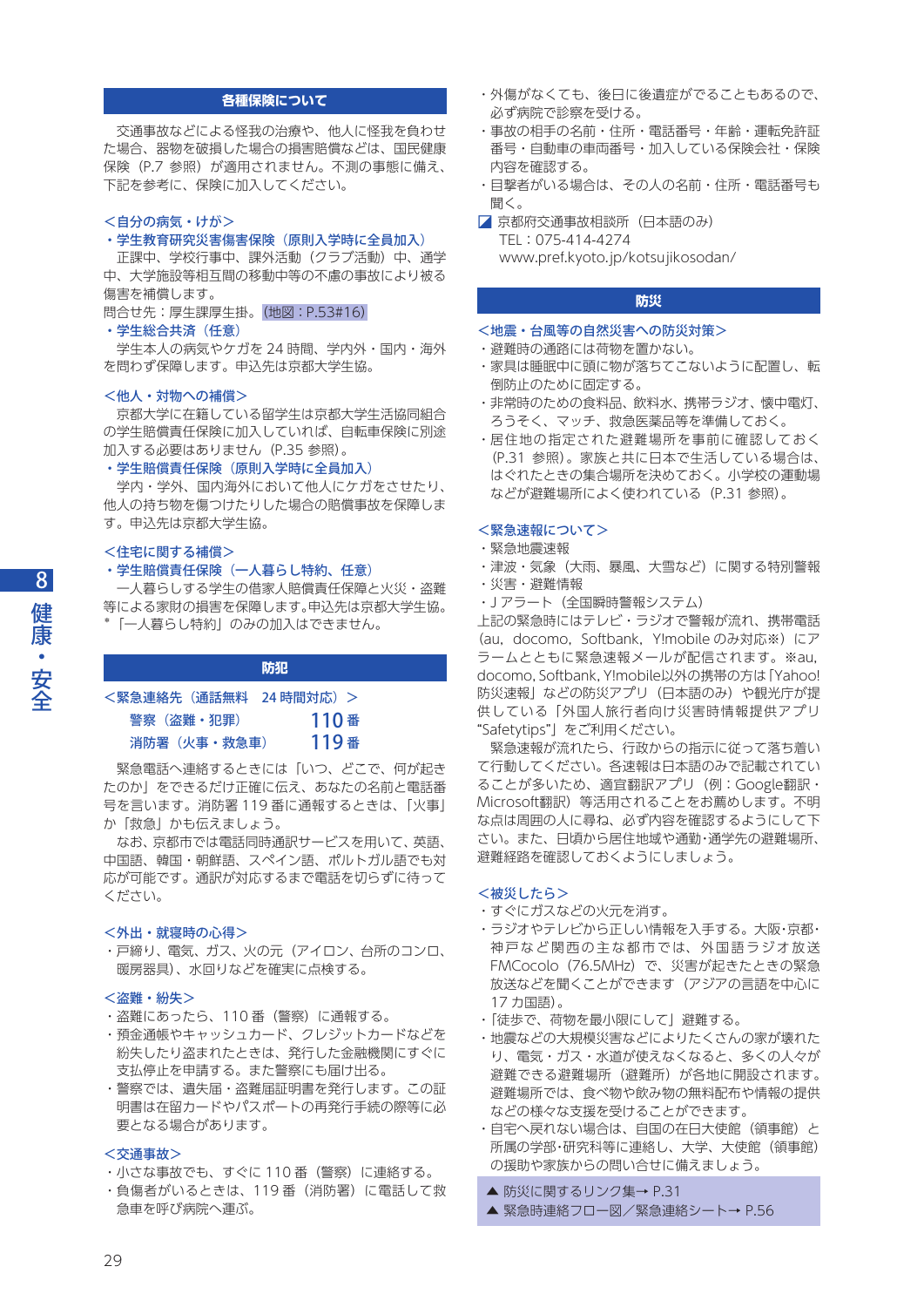# **Types of Insurance**

Japan's National Health Insurance (ref. P.8) Scheme does not fully cover fees for the treatment of injuries that arise from accidents or the costs incurred for damages done to another person or their property. Unanticipated situations, such as accidents or illness, may result in an overwhelming financial burden. It is necessary, therefore, to enroll in additional insurance programs.

#### <In case of illness or injury>

#### ・Personal Accident Insurance for Students While Pursuing Education and Research (Compulsory for all students at the time of enrollment)

Accidental injuries during regular curricular activities, university events, extracurricular (club) activities, while commuting to the university, and in transit between university facilities are covered by the insurance. (MAP: P.53#16)). MAP: P.53#16)

#### ・Student Comprehensive Mutual Insurance (Optional)

Cover for illness and injury 24 hours a day, on or off campus, inside and outside Japan. Apply at the Kyoto University Co-op.

 $\leq$  In case of bodily injury or property damage to a third party $\geq$ If you have enrolled in the Kyoto University Co-op's personal liability insurance, you do not need to enroll in the extra bicycle insurance (ref. P.36).

# ・Personal Liability Insurance for Students

(Compulsory for all students at the time of enrollment) Covers the insured party's legal liability for bodily injury or property damage caused to a third party on or off campus, inside or outside Japan. Apply at the Kyoto University Co-op.

#### <In case of damages to caused to rented apartments> ・Personal Liability Insurance for Students (Special clause for persons living alone. Optional)

For students living alone, this insurance covers the tenant's liability and the costs of damage to household property resulting from accidental fires or burglary. Apply at the Kyoto University Co-op.

# **Crime Prevention**

| $\leq$ Emergency Phone Numbers (Toll Free, Available 24 Hours) $>$ |     |
|--------------------------------------------------------------------|-----|
| <b>Police</b>                                                      | 110 |
| Fire Department & Ambulance                                        | 119 |

When calling an emergency number, tell the operator "when, where, and what happened," as accurately as possible, and then provide your name and phone number. If you need to call an ambulance or the fire department, dial 119, and tell the operator either "fire" or "emergency".

 In Kyoto City, interpreter service is available in Chinese, English, Korean, Spanish and Portuguese. Please hold the line until an interpreter answers.

# <Safety Tips Before Going Out or Going to Sleep>

・Lock doors and windows, turn off gas, electrical appliances, and all sources of heat such as irons, kitchen stoves, and heaters.

#### <Lost or Stolen Property>

- ・Call 110 (police) in the event of theft or burglary.
- ・Report lost or stolen ATM/credit cards to the card company immediately to prevent/stop any unauthorized use. Also make a report to the police.
- ・Police offices issue a certificate of loss/stolen property, usually called "ishitsu-todoke/tounantodoke shomeisho", which may be required for a reissue application of a Residence Card/passport.

#### <Traffic Accidents>

- ・Call 110 (police) even in the event of slight accidents. ・If there are any injured persons, call 119 (Fire
- Department) and request an ambulance.
- ・The effects of injuries can take several days to become apparent, so even if there is no external injury, be sure to get a medical examination at a hospital.
- ・Make a note of the other party's name, address, phone

number, age, driver's license number, plate number, name of insurance company and insurance policy number.

- ・Make a note of the name, address, and phone number of the witness if there is any.
- Kyoto Traffic Accidents Consulting Office (in Japanese language only) TEL: 075-414-4274 www.pref.kyoto.jp/kotsujikosodan/

#### **Disaster Prevention**

#### <Precaution Against Natural Disasters, Including Earthquakes and Typhoons>

- ・Keep the escape route clear and unobstructed.
- ・Arrange furniture in such a way that there is no danger of items toppling or falling on you in the event of an earthquake occurring while you are asleep. Bolt furniture in place if necessary.
- ・Prepare an emergency bag containing food, water, portable radio, flashlight, candles, matches, medical kit etc.
- ・Be sure to confirm the locations of nearby evacuation sites in advance, and decide on which evacuation site you will use in the event of such an emergency. If you live with your family, decide together with your family members. The sites are often located in elementary schoolyards (ref.P.31).

#### <Emergency Alerts>

- ・Earthquake warnings
- ・Tsunami and extreme weather warnings (including heavy rain, heavy snow, storms, etc. Issued by the Japan Meteorological Agency [JMA])
- ・Disaster evacuation information
- ・J-Alert warnings (A nationwide satellite-based system to warn citizens and media of various threats. Operated by national and local government)

In the event of the above emergencies, alerts will be transmitted via television and radio. Early warning e-mail alerts with distinctive alarm sounds will be transmitted to cell phones (NTT DoCoMo, au, Softbank, and Y! mobile services only. Those using other cell phone service providers are requested to use disaster warning applications, such as Yahoo! Bosai-Sokuho [available in Japanese only], or "Safety Tips" provided by Japan Tourism Agency, etc.).

If an emergency warning is issued, please remain calm and follow the instructions provided by the government.

 Since most warnings are provided in Japanese only, we recommend you utilize a reliable language translation application (e.g. Google Translate, Microsoft Translator etc.).

 For your safety, please be sure to confirm any unclear points in advance, and confirm your local shelters and evacuation routes, as well as those on your regular routes to work or university.

# <In the Event of Natural Disaster>

- ・Turn off any source of heat such as gas or electric heaters, stoves, etc.
- ・Turn on the radio or television to get accurate information. In the main cities of the Kansai area (Osaka, Kyoto, Kobe, etc.) the foreign language FM station FM Cocolo (76.5 MHz) broadcasts emergency information etc. in 17 languages (mainly Asian languages).
- ・Travel on foot and carry the minimum necessities when evacuating.
- $\cdot$  In the event of a large-scale natural disaster (such as an earthquake) which destroys large numbers of buildings and disrupts electricity, gas, and water services, public evacuation sites and shelters are established that provide various forms of support (food and drink, information, etc.).
- ・If you evacuate your residence to seek a safe area, report your status to the relevant faculty/graduate school administration office and your country's embassy or consulate in Japan so that family members can be informed of your situation if they contact the university, embassy or consulate.
- $\triangle$  Links regarding disaster prevention  $\rightarrow$  P.31
- ▲ Emergency Procedures / Emergency Contacts Information Sheet → P.56